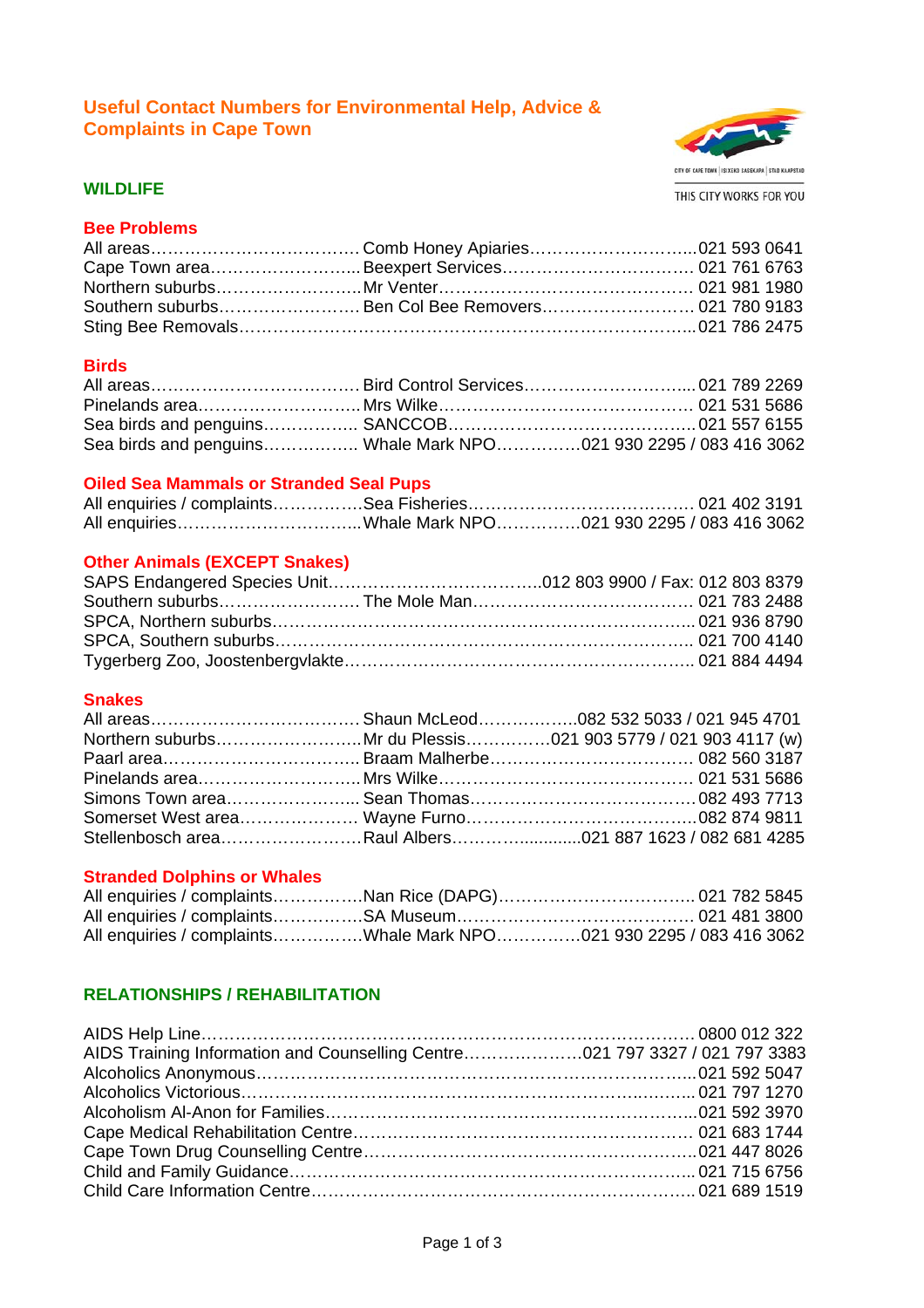# **MISCELLANEOUS**

| Cape Town Routes Unlimited (Tourism in Western Cape) 021 487 4800                 |  |
|-----------------------------------------------------------------------------------|--|
|                                                                                   |  |
|                                                                                   |  |
|                                                                                   |  |
|                                                                                   |  |
|                                                                                   |  |
|                                                                                   |  |
| City of Cape Town - Metropolitan Office (CMC) switchboard021 487 2911             |  |
|                                                                                   |  |
| City of Cape Town - South Peninsula Region switchboard 021 710 8000               |  |
|                                                                                   |  |
|                                                                                   |  |
|                                                                                   |  |
|                                                                                   |  |
|                                                                                   |  |
|                                                                                   |  |
|                                                                                   |  |
| Energy Dispensers (Pre-paid electricity boxes)0800 220 440 / 021 400 4920         |  |
|                                                                                   |  |
| Environmental Crimes Hotline (Environmental Management Inspectorate) 0800 205 005 |  |
|                                                                                   |  |
|                                                                                   |  |
|                                                                                   |  |
|                                                                                   |  |
|                                                                                   |  |
|                                                                                   |  |
|                                                                                   |  |
|                                                                                   |  |
|                                                                                   |  |
|                                                                                   |  |
|                                                                                   |  |
|                                                                                   |  |
|                                                                                   |  |
|                                                                                   |  |
|                                                                                   |  |
|                                                                                   |  |
|                                                                                   |  |
|                                                                                   |  |